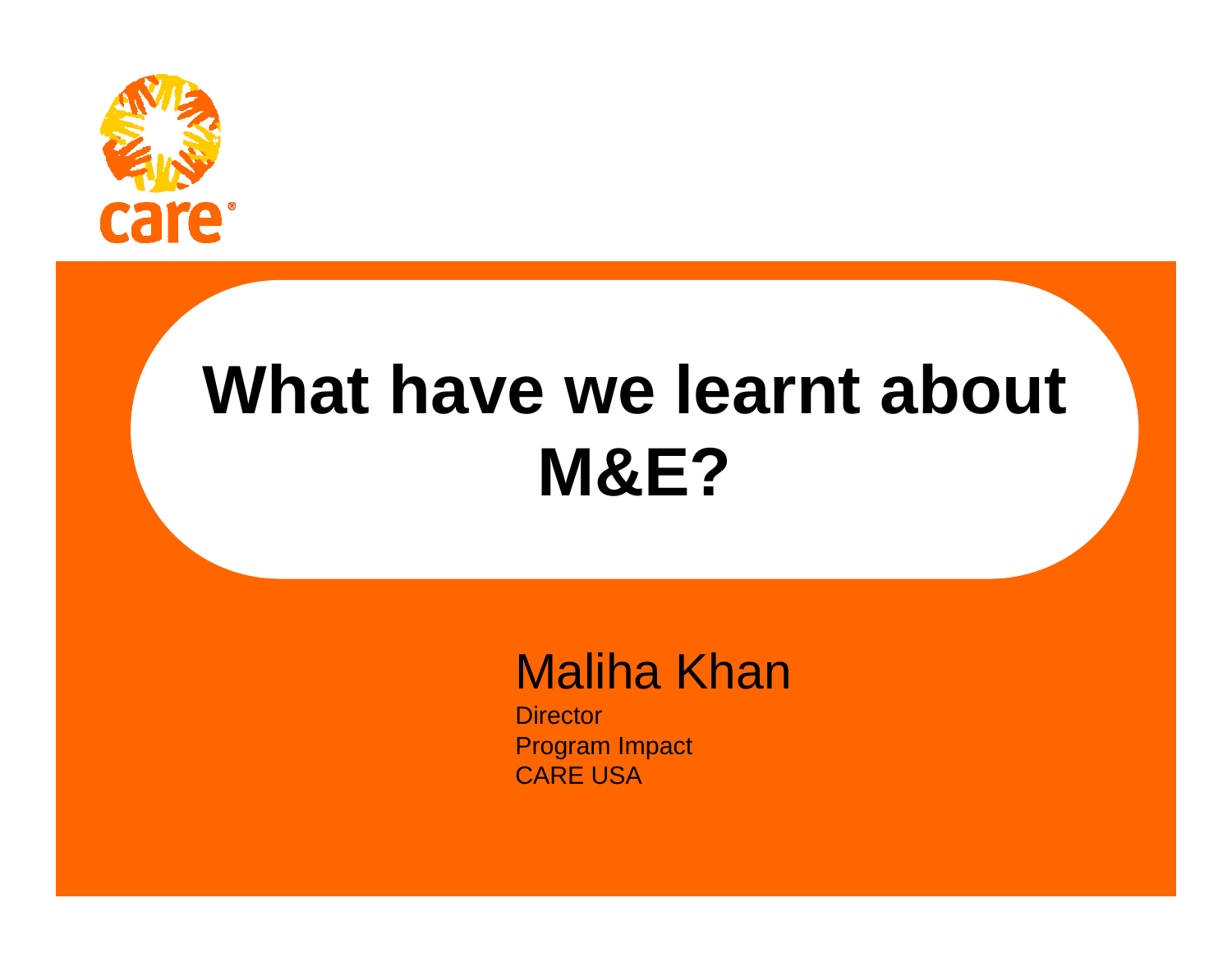# **Patton's 11 Critical Learnings**

- 1. Plan for evaluation use by connecting to planning timelines and cycles
- 2. Evaluation and not just subject matter expertise is included in evaluation teams
- 3. Design the evaluation with methods and measures appropriate to the development situation
- 4. Need to take a mixed methods approach that includes multiple measures, both qualitative and quantitative
- 5. Critical to evaluate both implementation processes and outcomes
- 6. Critically important, both methodologically and



I AM POWERFUL

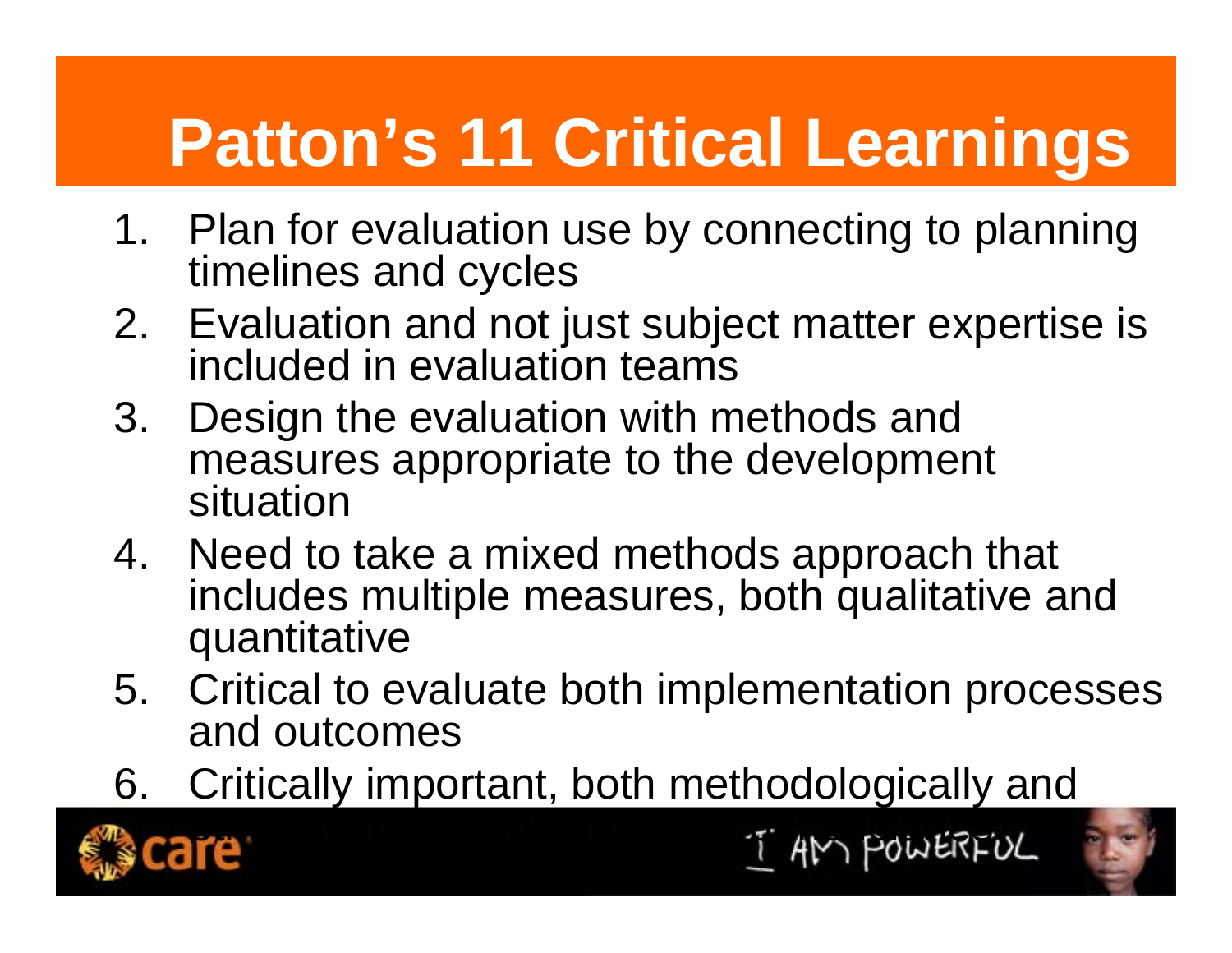# **Patton's 11 Critical Learnings**

- 7. Distinguish measurement issues from design issues, especially with regard to attribution
- 8. Distinguish "implementation" evaluation from "developmental" evaluation
- 9. Critical to have skill in interpretation.
- 10. "Less is more" smaller number of high quality evaluations
- 11. Building evaluation capacity is a form of development

*State of the Art in Measuring Development Assistance* Michael Quinn Patton **Utilization-Focused Evaluation** 

Saint Paul, Minnesota, April 10, 2008



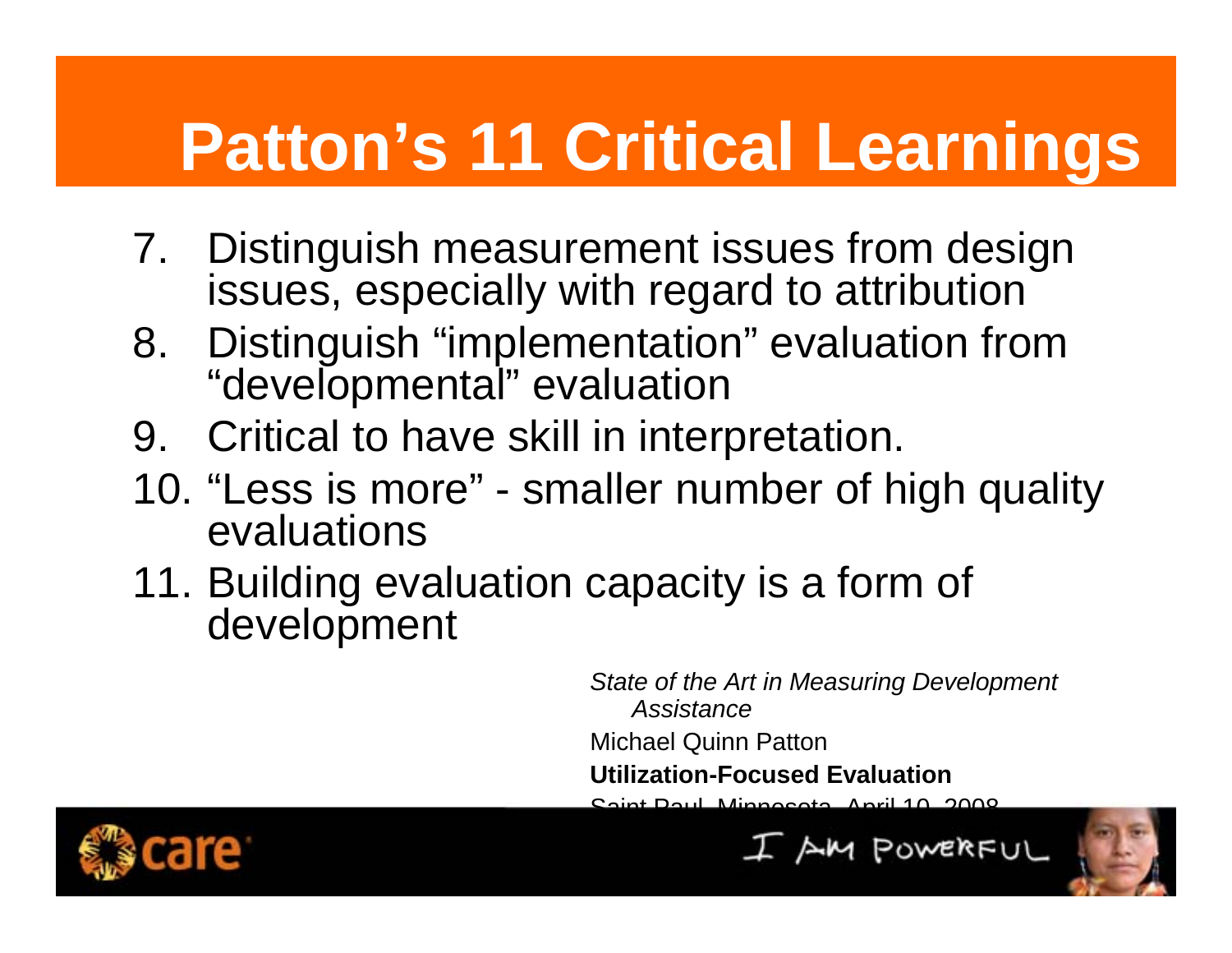## **# 5 Include intended beneficiaries**

- My amendment: just as important to truly include initiative staff
- Present role too tied to compliance and performance

#### **What has CARE learnt?**

- Strategic Impact Inquiry on Women's Empowerment
	- By removing the judgment and performance element in evaluative process, truly involved them



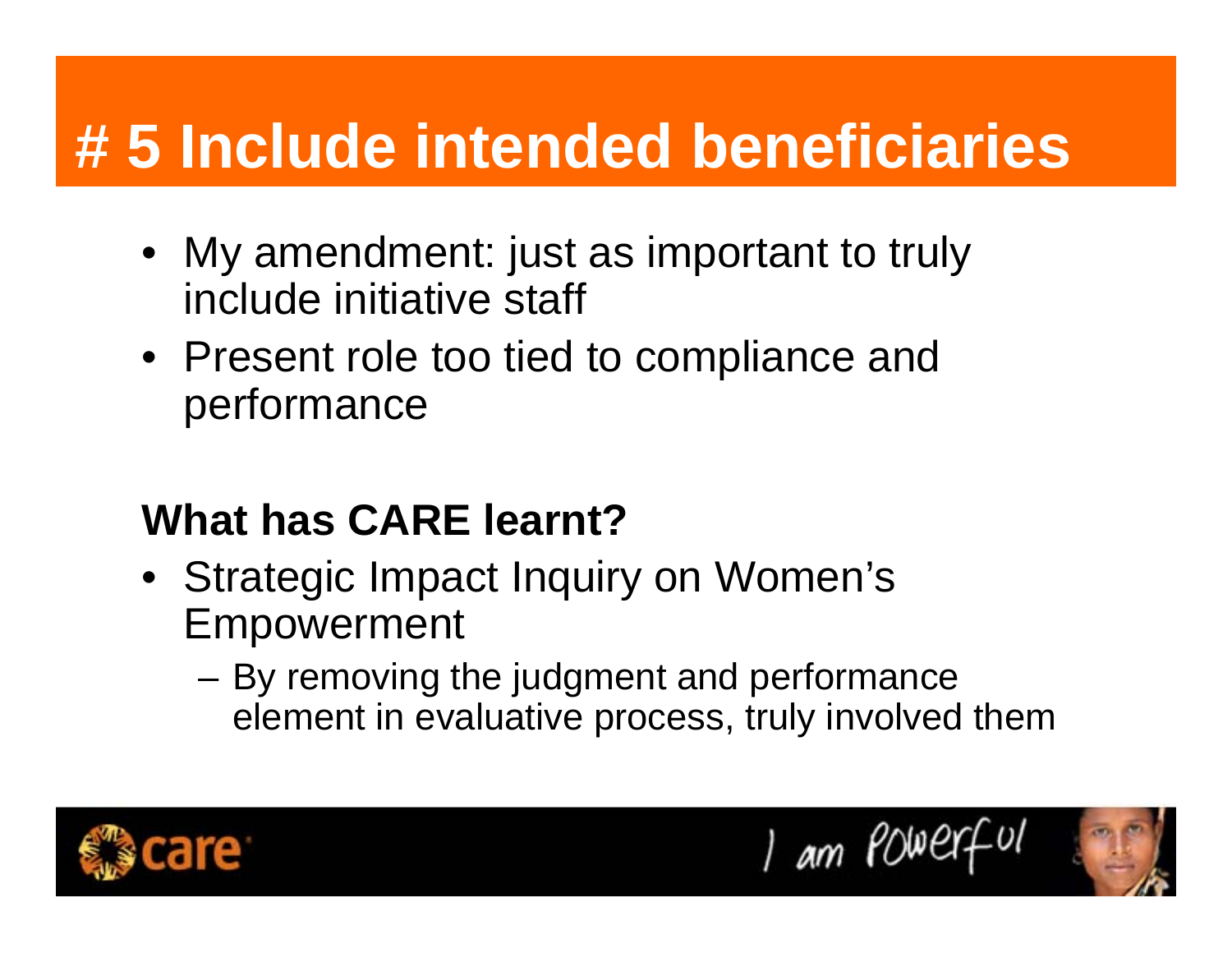## **# 8 "Compliance" vs. "developmental"**

"…developmental evaluation…is aimed at helping complex innovations adjust to complex, nonlinear dynamics in uncertain environments"

## **What has CARE learnt?**

- Strategic Impact Inquiry on Women's Empowerment
- Theory of Change for all long-term programs





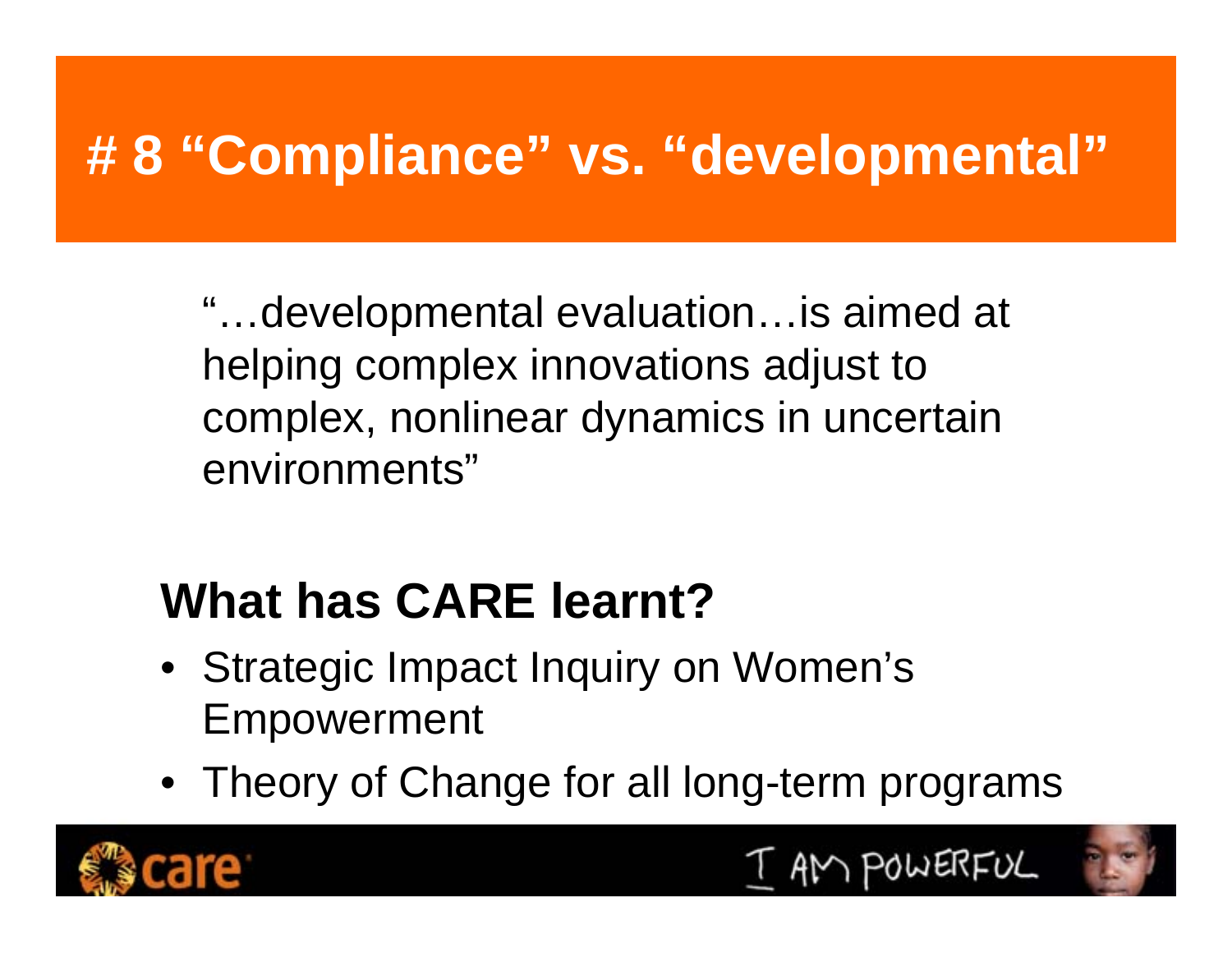## **# 9 skills in interpretation**

A 2003 *Harvard Business Review*  article concluded that executives were more limited by a lack of capacity to make sense of data than by inadequate or inaccurate data.

- Too much data collected
- Too much emphasis on "rigor" of methods
- Disempowering for development practitioners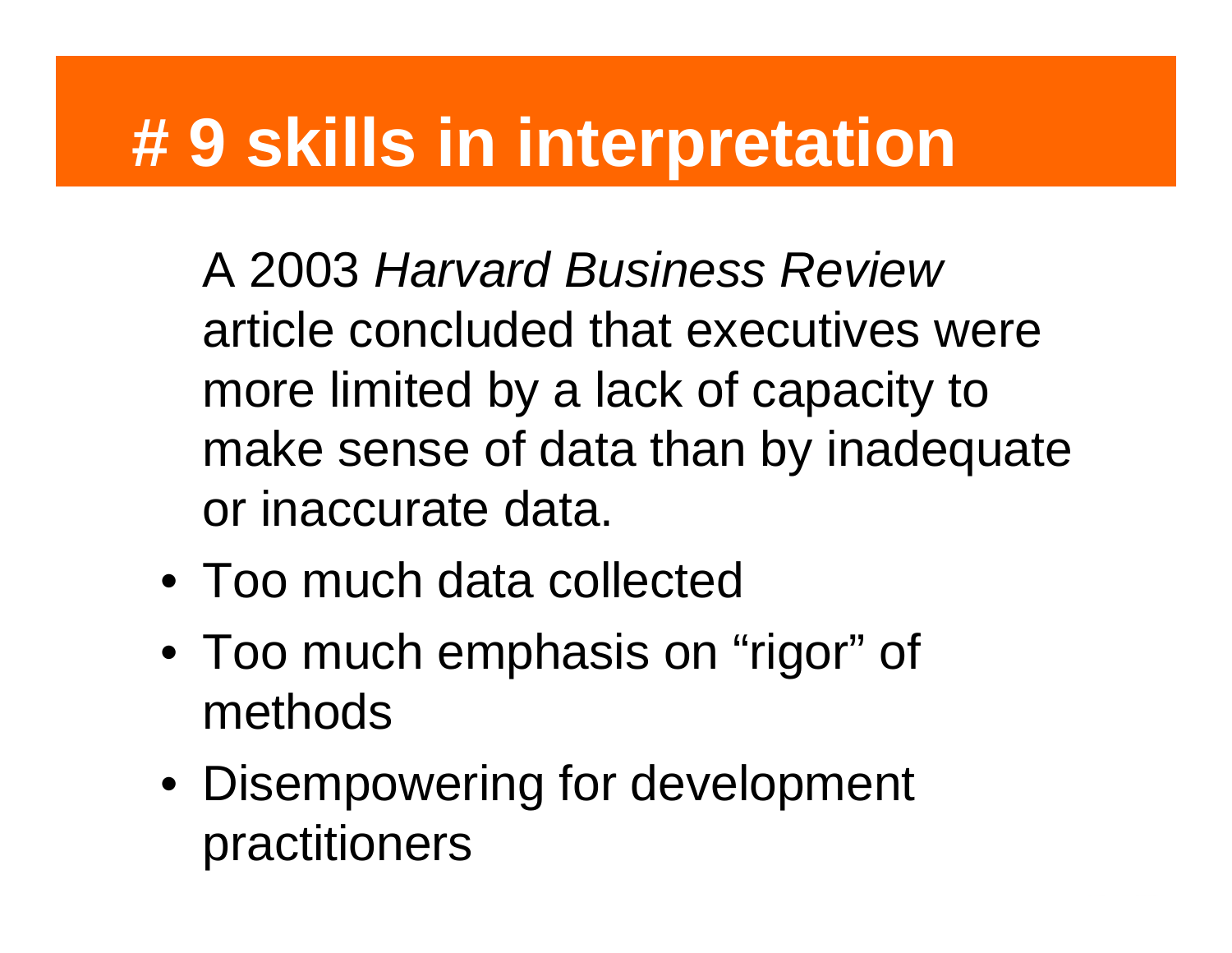# **# 9 skills in interpretation**

#### **What has CARE learnt?**

- Long-term programs with well formulated theories of change
- More focused data collection that<del>.</del> collects less data
- More space for analysis, interpretation and change



I am POWERful

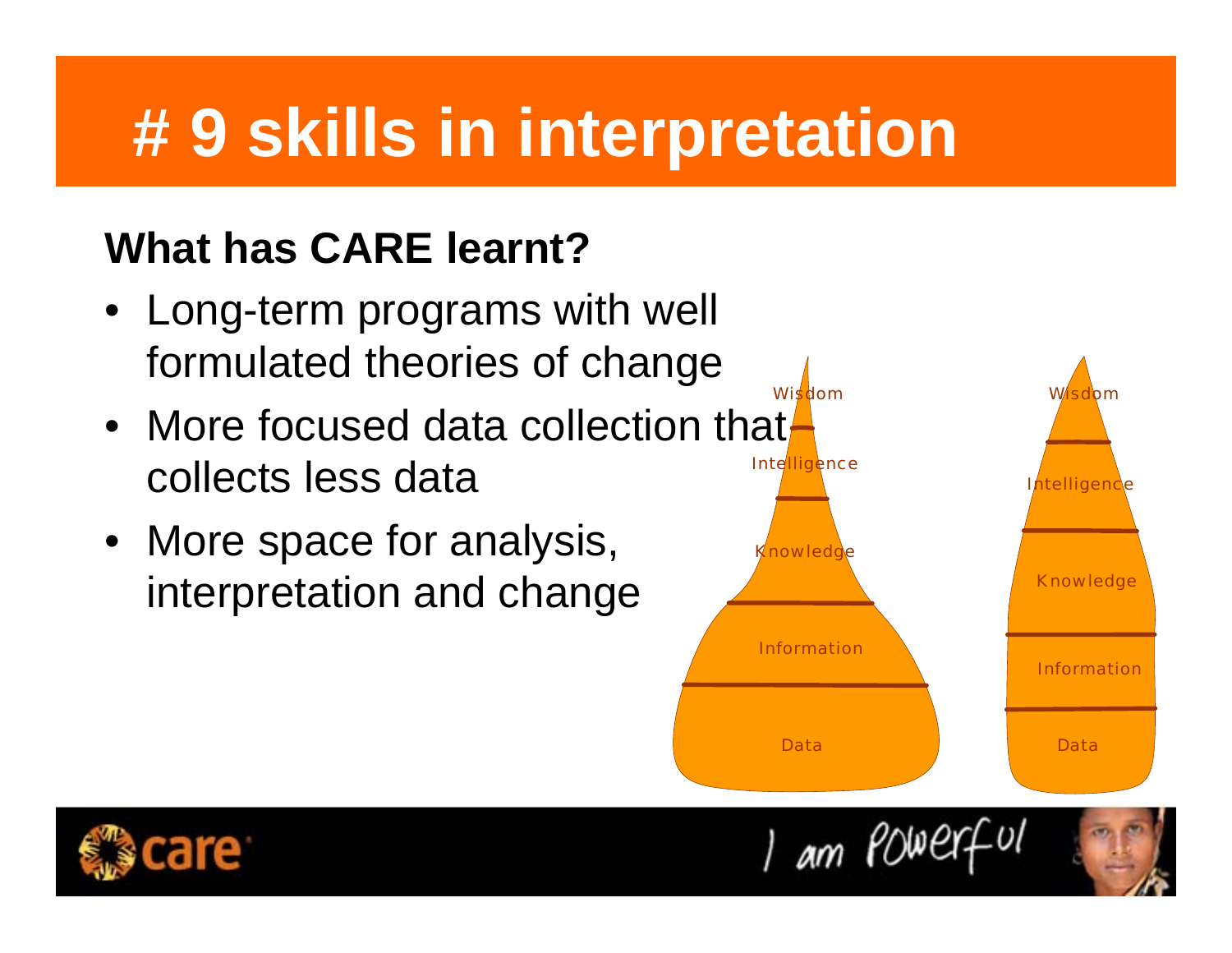# **# 11 Building evaluation capacity**

"… building evaluation capacity in development settings is, itself, a form of development, so that evaluation isn't just done to people but is also done with them, and leaves behind not only findings but also an increased capacity to engage in ongoing M&E –and a commitment to  $d$ o $\overline{so}$ ".

### **What has CARE learnt?**

- $\bullet$ SII Women's Empowerment
	- Instill the capacity and courage of critical thinking

See the application and utility of M&E



–



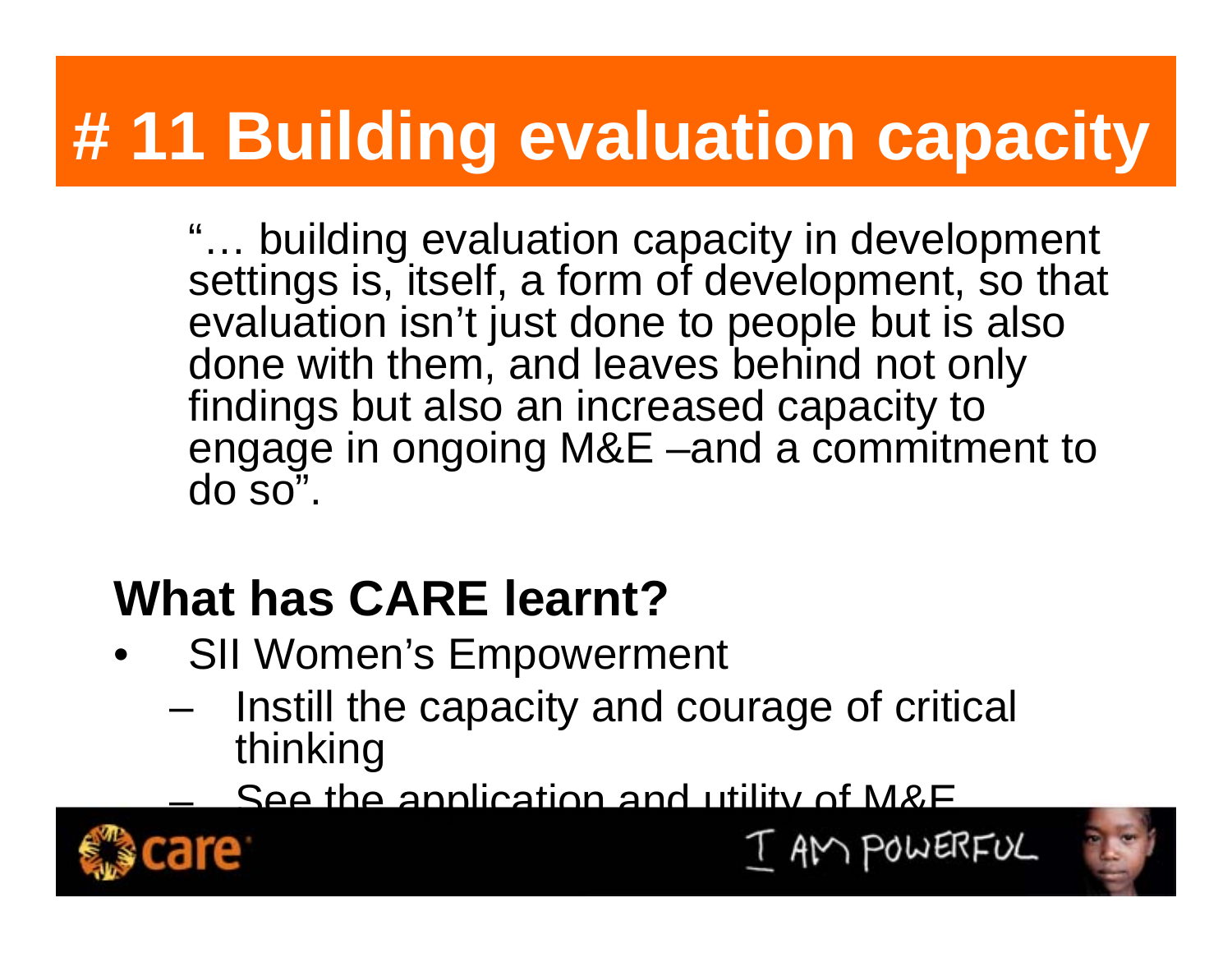# **What has CARE Learnt?**

- 1. Encourage staff to be true participants in M&E by creating space removed from judgment on performance
- 2. Make space for developmental evaluation so we can understand the complexity of the contexts
- 3. Reduce amount of data collected, increase the amount of interpretation and application
- 4. Build the enthusiasm for good M&E through doing good M&E





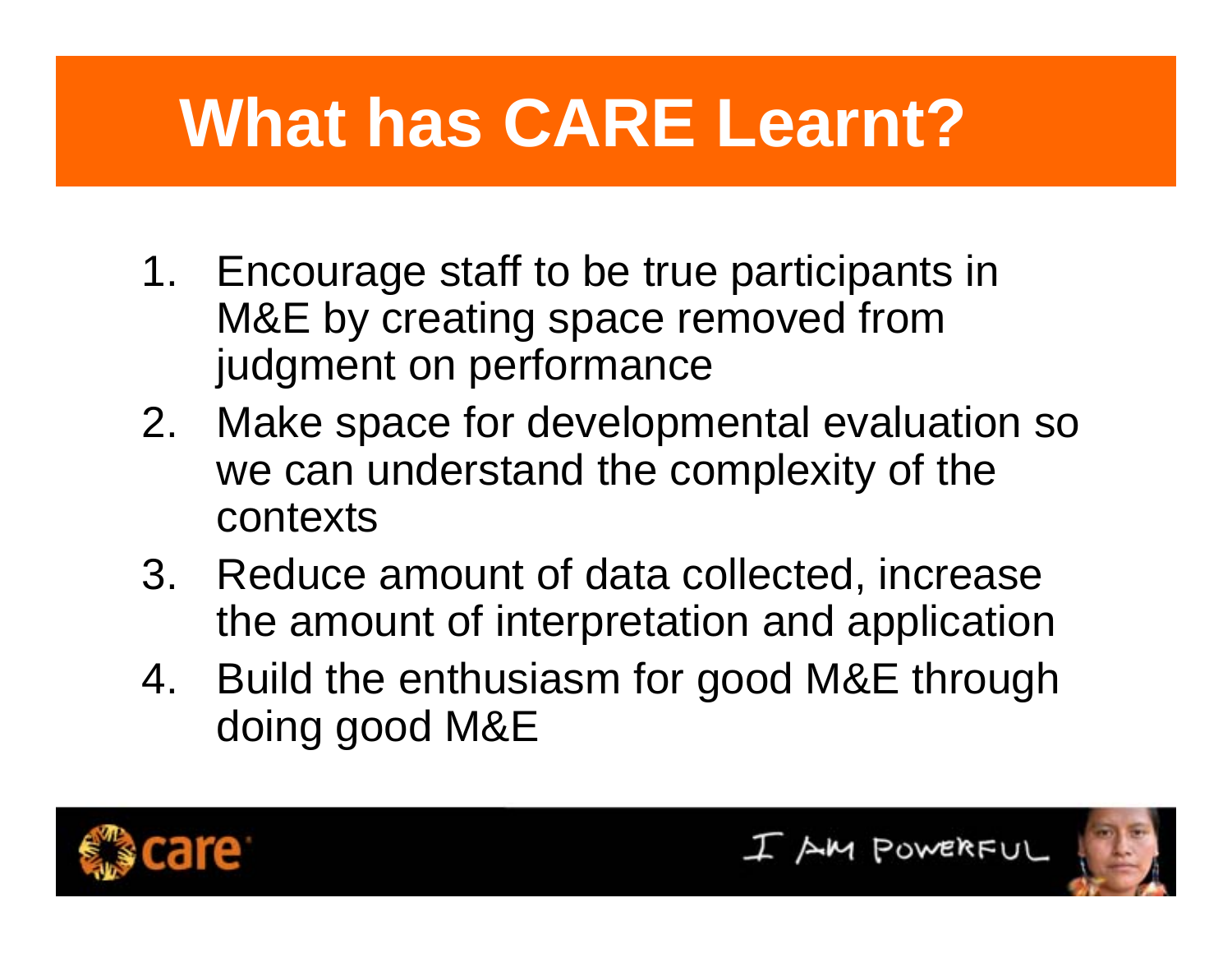## **What does CARE Do?**